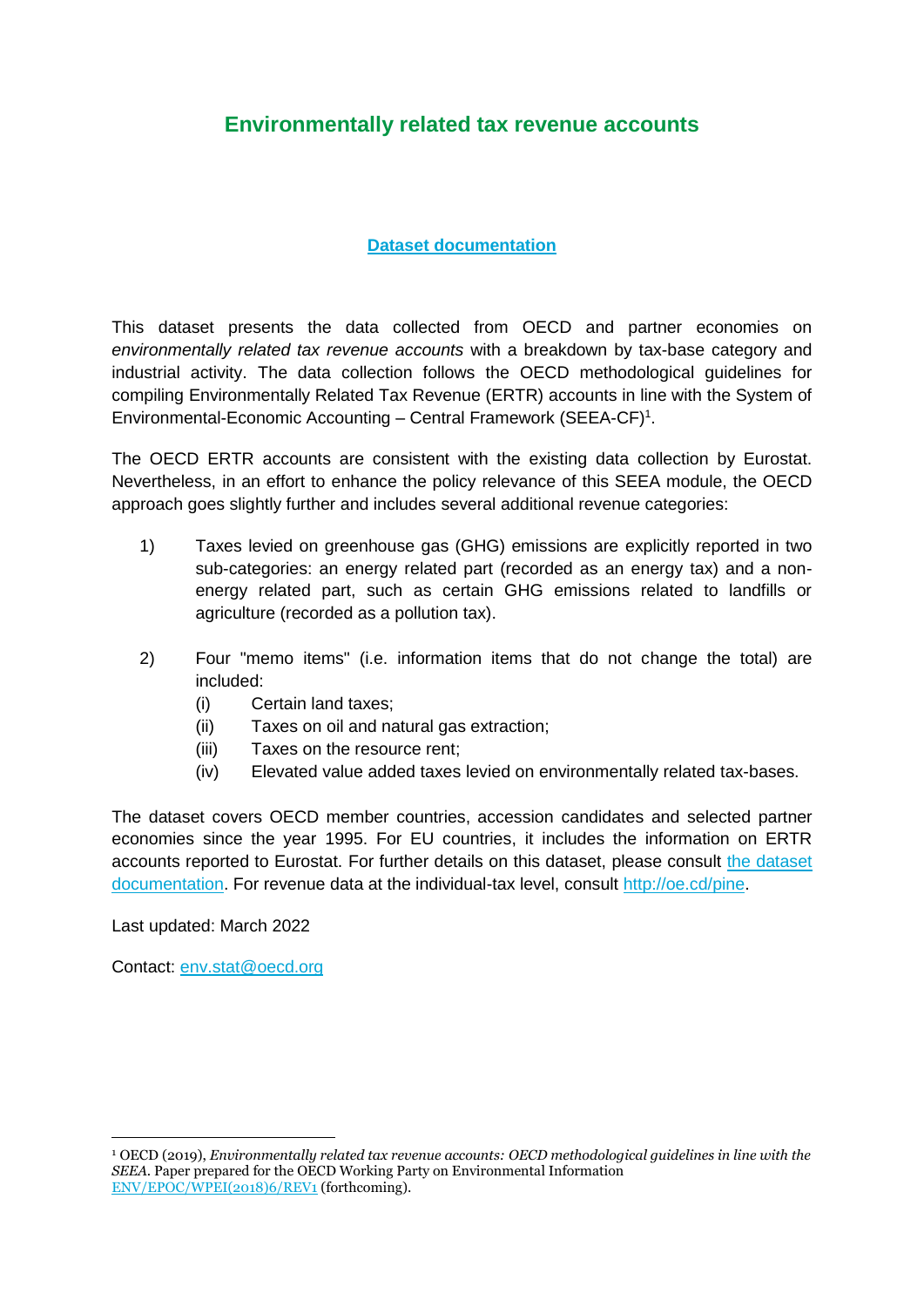# **Environmentally related tax revenue accounts**

#### **Category**

Data on environmentally related tax revenue accounts are presented for four mutually exclusive tax-base categories, two subcategories on GHG emission taxes and the total:

- *Energy:* Energy products (e.g. fossil fuels and electricity) including those used in transportation (e.g. petrol and diesel). This includes all  $CO<sub>2</sub>$ -related taxes.
	- *Energy related GHG emissions:* Taxes levied on greenhouse gas emitted from energy consumption and production.
- *Transport:* One-off import or sales taxes on transport equipment, recurrent taxes on ownership, registration or use of motor vehicles, and other transport-related taxes. (Note that this definition excludes excise taxes on automotive fuels.)
- *Pollution:* SOx and NOx emission taxes, taxes on ozone-depleting substances such as chlorofluorocarbons (CFCs), carbon tetrachloride and chlorofluoromethanes (HCFCs), taxes on discharge of wastewater, taxes on packaging (e.g. plastic bags), on final disposal of solid waste and other wasterelated taxes (e.g. batteries, tyres).<sup>2</sup>
	- *Non-energy GHG emissions:* taxes levied on GHG emissions related to landfills or agriculture. All energy-related GHG taxes are excluded.
- *Resources:* Taxes on water extraction, forest products, hunting and fishing taxes, mining royalties, excavation taxes (e.g. sand and gravel). Note that fees and charges related to water supply are not included.
- *Total:* The sum of the four tax-base categories.

Further, tax revenue accounts are presented for four memo items and the total:

*Memo item 1 on certain land taxes:* land conversion taxes (e.g., from forest to agricultural land use), taxes on land or soil characteristics of environmental relevance (e.g., m2 of soil sealing, soil quality), taxes on certain land uses (e.g., intensive agriculture and forestry, surface mining).

*Memo item 2 on taxes on oil and natural gas extraction:* extraction of oil and natural gas.

*Memo item 3 on resource rent taxes:* profit taxes related to the resource rent (e.g., from mining, fisheries).

*Memo item 4 on elevated VAT:* elevated value added taxes on environmentally related tax bases.

 $\overline{a}$ 

*Total memo items:* The sum of the four memo items.

<sup>2</sup> Find a complete list of the ozone-depleting substances [here.](http://www3.epa.gov/ozone/science/ods/index.html)